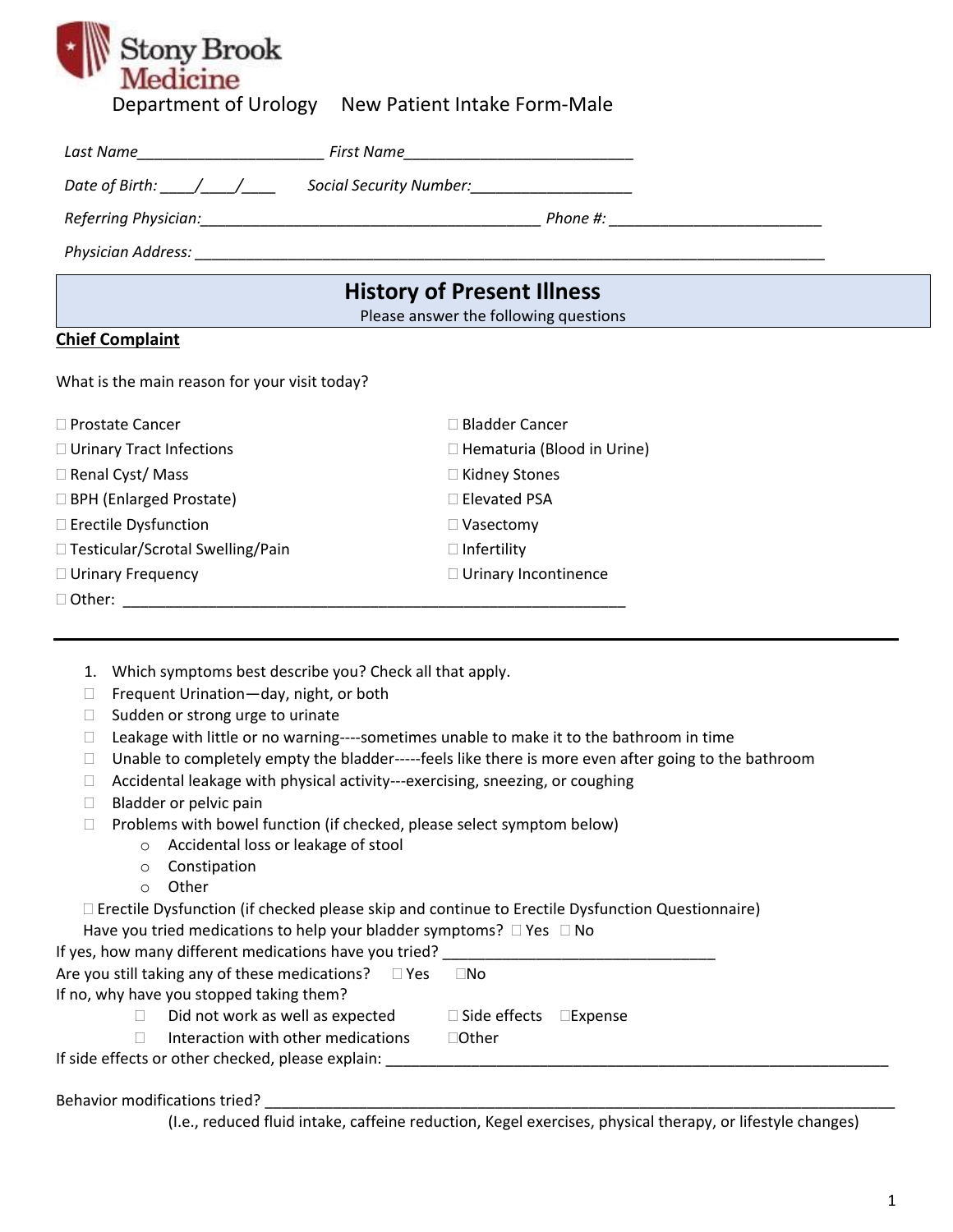

**IPSS Symptom Score**

| (Bubble ONE number on each line)                                                                                                                                                 | Not at<br>All    | <b>Less Than</b><br>1 Time in<br>5 | <b>Less Than</b><br><b>Half the</b><br><b>Time</b> | <b>About</b><br><b>Half the</b><br>Time | <b>More Than</b><br><b>Half the</b><br>Time | <b>Almost</b><br><b>Always</b> |
|----------------------------------------------------------------------------------------------------------------------------------------------------------------------------------|------------------|------------------------------------|----------------------------------------------------|-----------------------------------------|---------------------------------------------|--------------------------------|
| <b>INCOMPLETE EMPTYING</b><br>Over the past month or so, how often have<br>you had a sensation of not emptying your<br>bladder completely after you finished<br>urinating?       | $\overline{0}$   | $\overline{0}$ 1                   | $\Omega$                                           | $\Omega$ 3                              | $\overline{0}$ 4                            | $\overline{O}$ 5               |
| <b>FREQUENCY</b><br>During the past month or so, how often<br>have you had to urinate again less than<br>two hours after you finished urinating?                                 | $\overline{O}$ 0 | $\Omega$ 1                         | $\Omega$                                           | $\Omega$ 3                              | 0 <sub>4</sub>                              | $\overline{0}$ 5               |
| <b>INTERMITTENCY</b><br>During the past month or so, how often<br>have you found you stopped and started<br>again several times when you urinated?                               | $\Omega$         | $\Omega$ 1                         | $\Omega$                                           | $\Omega$ 3                              | $\Omega$ 4                                  | $\overline{0}$ 5               |
| <b>URGENCY</b><br>During the past month or so, how difficult<br>have you found it to postpone urination?                                                                         | $\overline{0}$   | $\overline{0}$ 1                   | $\overline{O}$ 2                                   | $\overline{O}$ 3                        | $\overline{0}$ 4                            | $\overline{O}$ 5               |
| <b>WEAK STREAM</b><br>During the past month or so, how often<br>have you had a weak urinary stream?                                                                              | $\overline{0}$   | $\overline{0}$ 1                   | $\Omega$                                           | $\overline{O}$ 3                        | $\Omega$ 4                                  | $\overline{O}$ 5               |
| <b>STRAINING</b><br>Over the past month, or so have you had to<br>push or strain to begin urination?                                                                             | $\overline{0}$   | $\overline{0}$ 1                   | $\Omega$                                           | $\overline{O}$ 3                        | 0 <sub>4</sub>                              | $\overline{O}$ 5               |
|                                                                                                                                                                                  | <b>None</b>      | 1 Time                             | 2 Times                                            | 3 Times                                 | 4 Times                                     | 5 or more<br><b>Times</b>      |
| <b>NOCTURIA</b><br>Over the past month, how many times did<br>you most typically get up to urinate from<br>the time you went to bed until the time<br>you got up in the morning? | $\overline{0}$   | $\overline{0}1$                    | $\Omega$                                           | $\overline{O}$ 3                        | $\Omega$ 4                                  | 0 <sub>5</sub>                 |

**Add the score for each number ABOVE and write the total in the space to the right: \_\_\_\_\_\_ Symptom Score: 1-7 (Mild) 8-19 (Moderate) 20-35 (Severe)**

| <b>Quality of Life</b>                                                                                                          | <b>Delighted</b> | <b>Pleased</b> | <b>Mostly</b><br><b>Satisfied</b> | <b>Mixed</b> | <b>Mostly</b><br><b>Dissatisfied</b> | Unhappy          | <b>Terrible</b> |
|---------------------------------------------------------------------------------------------------------------------------------|------------------|----------------|-----------------------------------|--------------|--------------------------------------|------------------|-----------------|
| If you were to spend the rest<br>of your life with urinary<br>condition the way it is now,<br>how would you feel about<br>that? | $\Omega$         | $\Omega$ 1     | $\Omega$                          | $\Omega$ 3   | $\Omega$ 4                           | $\overline{0}$ 5 | ი b             |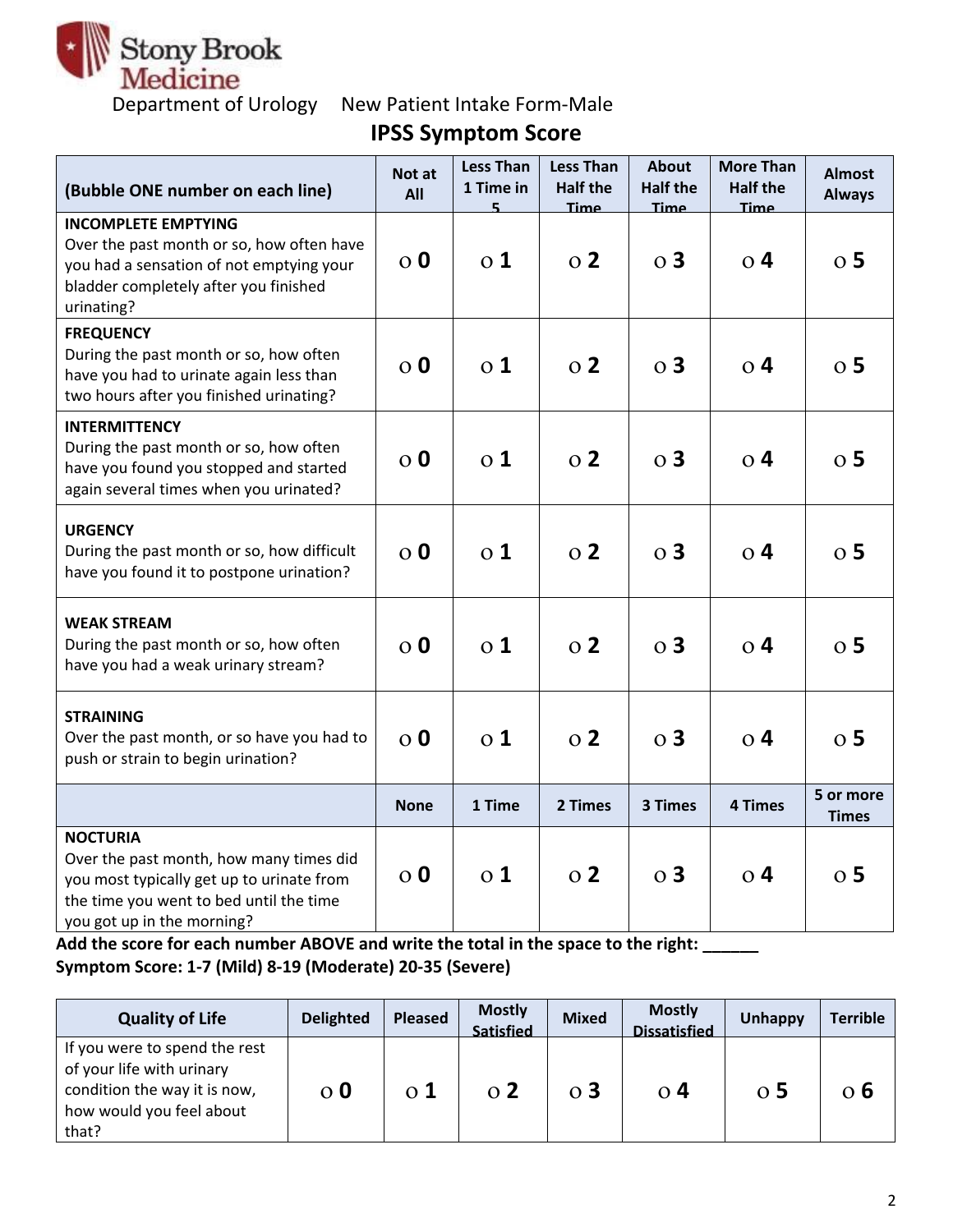

Department of Urology New Patient Intake Form-Male **Erectile Dysfunction**

| (BUBBLE in ONE number on each line)                                                                                 |                                   |                             |                                                     |                                       |                                                    |                               |
|---------------------------------------------------------------------------------------------------------------------|-----------------------------------|-----------------------------|-----------------------------------------------------|---------------------------------------|----------------------------------------------------|-------------------------------|
| How often were you able to get an<br>erection during sexual activity?                                               | No sexual<br>activity             | Almost<br>never or<br>never | A few times<br>(much less<br>than half<br>the time) | Sometimes<br>(about half<br>the time) | Most times<br>(much more<br>than half the<br>time) | Almost<br>always or<br>Always |
|                                                                                                                     | $\overline{0}$                    | $\overline{0}$ 1            | $\overline{O}$ 2                                    | $\overline{O}$ 3                      | $\overline{O}$ 4                                   | $\overline{O}$ 5              |
| When you had erections with<br>sexual stimulation, how often were<br>your erections hard enough for<br>penetration? | No sexual<br>activity             | Almost<br>never or<br>never | A few times<br>(much less<br>than half<br>the time) | Sometimes<br>(about half<br>the time) | Most times<br>(much more<br>than half<br>the time) | Almost<br>always or<br>Always |
|                                                                                                                     | $\overline{0}$                    | $\overline{0}$ 1            | 0 <sub>2</sub>                                      | $\overline{O}$ 3                      | $\overline{O}$ 4                                   | $\overline{O}$ 5              |
| When you attempted sexual<br>intercourse, how often were you<br>able to penetrate (enter) your                      | Did not<br>attempt<br>intercourse | Almost<br>never or<br>never | A few times<br>(much less<br>than half<br>the time) | Sometimes<br>(about half<br>the time) | Most times<br>(much more<br>than half<br>the time) | Almost<br>always or<br>Always |
| partner?                                                                                                            | $\overline{0}$ 0                  | $\overline{01}$             | $\Omega$                                            | $\Omega$ 3                            | $\Omega$ 4                                         | $\overline{0}$ 5              |
| During sexual intercourse, were<br>you able to maintain your erection<br>after you had penetrated (entered)         | Did not<br>attempt<br>intercourse | Almost<br>never or<br>never | A few times<br>(much less<br>than half<br>the time) | Sometimes<br>(about half<br>the time) | Most times<br>(much more<br>than half              | Almost<br>always or<br>Always |
|                                                                                                                     |                                   |                             |                                                     |                                       | the time)                                          |                               |
| your partner?                                                                                                       | $\overline{0}$ 0                  | $\overline{0}$ 1            | $\overline{O}$ 2                                    | $\overline{O}$ 3                      | $\overline{O}$ 4                                   | $\overline{O}$ 5              |
| During intercourse, how difficult<br>was it to maintain your erection to                                            | Did not<br>attempt<br>intercourse | Extremely<br>difficult      | Very<br>difficult                                   | <b>Difficult</b>                      | Slightly<br>difficult                              | <b>Not</b><br>difficult       |
| completion of intercourse?                                                                                          | $\overline{O}$ 0                  | $\overline{0}$ 1            | $\overline{O}$ 2                                    | $\overline{O}$ 3                      | $\overline{0}$ 4                                   | $\overline{O}$ 5              |
| How do you rate your confidence<br>that you could get and keep an<br>erection?                                      |                                   | Very Low                    | Low                                                 | Moderate<br>$\overline{O}$ 3          | High                                               | Very High<br>$\overline{O}$ 5 |

**Add the score for each number ABOVE and write the total in the space to the right: \_\_\_\_\_\_\_\_\_\_**

## **Sexual aids used regularly (bubble in all that apply):**

o None o Pills (e.g. Viagra) o Muse o Injections o Vacuum device o Penile Prosthesis

# **Past Medical & Social History**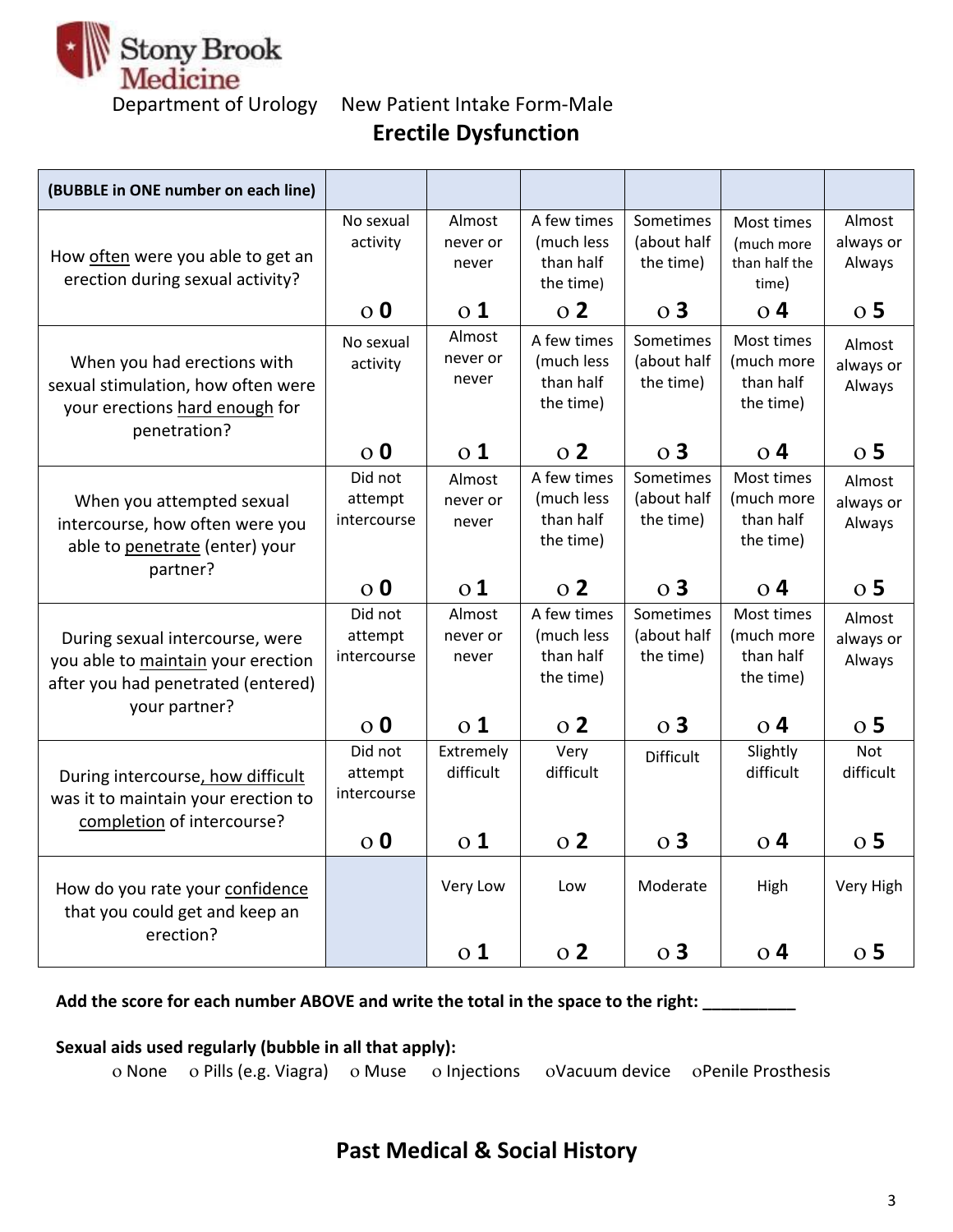

# Department of Urology New Patient Intake Form-Male

Please answer the following questions

Please check if **you** have ever had any of the following:

- $\Box$  Parkinson's  $\Box$  Multiple Sclerosis  $\Box$  Heart Disease  $\Box$  Heart Attack □ High Blood Pressure □ Lung (COPD, Asthma)  $\Box$  High Cholesterol/triglyceride  $\Box$  Sexually transmitted disease
- □ Stroke/TIA Diabetes □ Thyroid and Seizures/Epilepsy
- 
- 
- $\Box$  Cancer: Type
	-

□ Kidney/Bladder (Renal Cyst, Renal Mass, Stones)

- □ Anxiety, depression or mental illness
- $\Box$  Blood disorders (abnormal bleeding anemia, high or low white count)
- $\Box$  Other

### **Surgical History**

- 1. Have you ever had surgery?  $\Box$  Yes  $\Box$  No
	- 2. Please list approximate dates and reasons for any surgery (including childbirth): Date Surgeries

\_\_\_\_\_\_\_\_\_\_\_\_\_\_\_ \_\_\_\_\_\_\_\_\_\_\_\_\_\_\_\_\_\_\_\_\_\_\_\_\_\_\_\_ \_\_\_\_\_\_\_\_\_\_\_\_\_\_\_ \_\_\_\_\_\_\_\_\_\_\_\_\_\_\_\_\_\_\_\_\_\_\_\_\_\_\_\_ \_\_\_\_\_\_\_\_\_\_\_\_\_\_\_ \_\_\_\_\_\_\_\_\_\_\_\_\_\_\_\_\_\_\_\_\_\_\_\_\_\_\_\_ \_\_\_\_\_\_\_\_\_\_\_\_\_\_\_ \_\_\_\_\_\_\_\_\_\_\_\_\_\_\_\_\_\_\_\_\_\_\_\_\_\_\_\_

\_\_\_\_\_\_\_\_\_\_\_\_\_\_\_ \_\_\_\_\_\_\_\_\_\_\_\_\_\_\_\_\_\_\_\_\_\_\_\_\_\_\_\_

#### **Medications**

- 1. Please list any prescription medications you are currently taking and their dosages.
- 2. Please indicate if you are taking of the following over the counter medications:

| <b>Medication Name</b> | Dosage | Reason for taking |
|------------------------|--------|-------------------|
|                        |        |                   |
|                        |        |                   |
|                        |        |                   |
|                        |        |                   |
|                        |        |                   |
|                        |        |                   |
|                        |        |                   |
|                        |        |                   |
|                        |        |                   |
|                        |        |                   |
|                        |        |                   |

#### **Medical History Medications cont.**

- Antacid Laxatives Decongestants
- $\Box$  Antihistamines  $\Box$  Vitamins/Mineral Supplements Other: \_\_\_\_\_\_\_\_\_\_\_\_\_\_\_\_\_\_ \_\_\_\_\_\_\_\_\_\_\_\_\_\_\_\_\_\_

\_\_\_\_\_\_\_\_\_\_\_\_\_\_\_\_\_\_ \_\_\_\_\_\_\_\_\_\_\_\_\_\_\_\_\_\_

 $\mathcal{L}_\text{max}$ 

#### **Pharmacy**

Pharmacy Name: \_\_\_\_\_\_\_\_\_\_\_\_\_\_\_\_\_\_\_\_\_\_\_\_\_\_\_\_\_\_\_\_\_\_\_\_

Pharmacy Address: \_\_\_\_\_\_\_\_\_\_\_\_\_\_\_\_\_\_\_\_\_\_\_\_\_\_\_\_\_\_\_\_\_\_

Pharmacy Phone Number: \_\_\_\_\_\_\_\_\_\_\_\_\_\_\_\_\_\_\_\_\_\_\_\_\_\_\_

#### **Allergies**

Do you have any allergies?  $\Box$  Yes  $\Box$  No If yes please specify below:

 \_\_\_\_\_\_\_\_\_\_\_\_\_\_\_\_ \_\_\_\_\_\_\_\_\_\_\_\_\_\_ \_\_\_\_\_\_\_\_\_\_\_\_\_ \_\_\_\_\_\_\_\_\_\_\_\_\_\_\_\_ \_\_\_\_\_\_\_\_\_\_\_\_\_\_ \_\_\_\_\_\_\_\_\_\_\_\_\_

#### **Social History**

| Marital Status: □ Single □ Married □ Divorced □ Widow       |
|-------------------------------------------------------------|
| Do you smoke? □ Yes □ No                                    |
| How much? _____________________                             |
| Have you smoked in the past? □ Yes □ No                     |
| How Long? _____________________                             |
| Do you drink alcohol? $\Box$ Yes $\Box$ No How Much?        |
| Beer____________________________                            |
|                                                             |
| Liquor _______________________                              |
| Do you drink Caffeine? □ Yes □ No How Much?                 |
| Coffee _____________________                                |
| Tea _____________________________                           |
| Soda_____________________________                           |
| Are you on a special diet? □ Yes □ No                       |
|                                                             |
| <b>Family History</b>                                       |
| Please list all serious illnesses in your immediate family; |
| (Example: Diabetes, Cancer, Tuberculosis, Heart disease)    |
|                                                             |
|                                                             |
| Father: Age______ [ Living:                                 |

Deceased-Cause: \_\_\_\_\_\_\_\_\_\_\_\_\_\_\_\_\_\_\_\_\_\_\_\_\_\_\_\_

Sister: \_\_\_\_\_\_\_\_\_\_\_\_\_\_\_\_\_\_ \_\_\_\_\_\_\_\_\_\_\_\_\_\_\_\_\_ Brother: \_\_\_\_\_\_\_\_\_\_\_\_\_\_\_\_\_\_ \_\_\_\_\_\_\_\_\_\_\_\_\_\_\_\_\_\_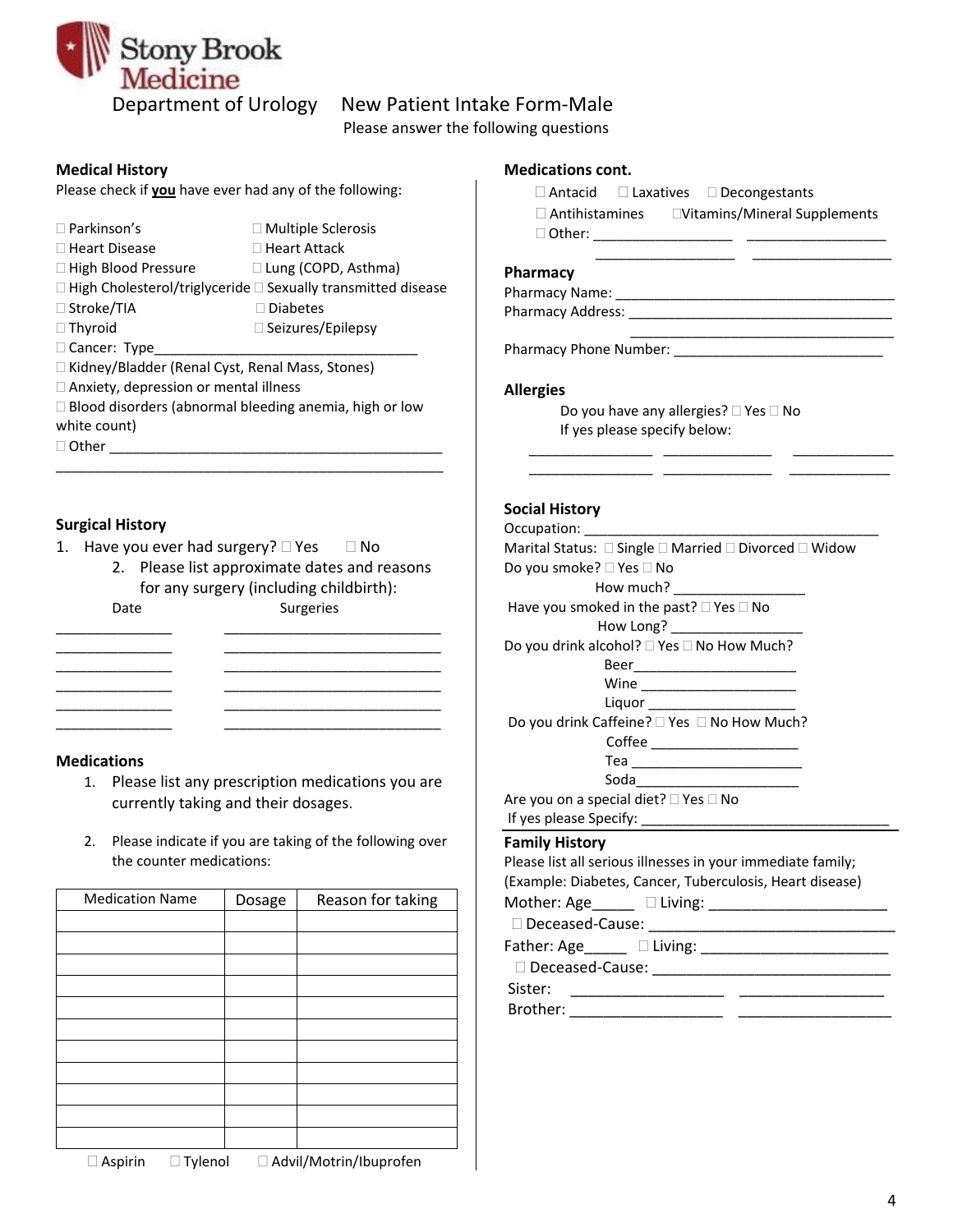

Department of Urology New Patient Intake Form-Male

# **Review of symptoms**

Are you currently having problems with the following? Circle yes (y) or no (N)

| <b>Constitutional Symptoms</b> |       | Integumentary                  |       |
|--------------------------------|-------|--------------------------------|-------|
| Fever                          | Y N   | Skin Rash                      | Y   N |
| Chills                         | Y   N | <b>Boils</b>                   | Y N   |
| Sweats                         | Y   N | Persistent itch                | Y N   |
| Weakness                       | Y   N | <b>Burns</b>                   | Y N   |
| Fatigue                        | Y N   | <b>Skin Lesion</b>             | Y N   |
| <b>Eyes</b>                    |       | <b>Musculoskeletal</b>         |       |
| <b>Blurred Vision</b>          | Y   N | Joint pain                     | Y N   |
| Double Vision                  | Y   N | Neck Pain                      | Y   N |
| Pain                           | Y N   | <b>Back Pain</b>               | Y   N |
| Immunologic                    |       | Ears/Nose/Throat/Mouth         |       |
| <b>Recurrent Fevers</b>        | Y   N | Ear Infection                  | Y   N |
| <b>Recurrent Infections</b>    | Y   N | Sore Throat                    | Y N   |
| Malaise                        | Y N   | <b>Sinus Problems</b>          | Y   N |
| <b>Neurological</b>            |       | Genitourinary                  |       |
| Confusion                      | Y   N | <b>Urine Retention</b>         | Y N   |
| Numbness/Tingling              | Y N   | <b>Painful Urination</b>       | Y N   |
| <b>Dizzy Spells</b>            | Y   N | <b>Urinary Frequency</b>       | Y N   |
| Headache                       | Y   N | <b>Blood in Urine</b>          | Y   N |
| <b>Endocrine</b>               |       | Respiratory                    |       |
| <b>Excessive Thirst</b>        | Y   N | Wheezing                       | Y   N |
| Too hot/Cold                   | Y   N | <b>Frequent Cough</b>          | Y N   |
| <b>Excessive Hunger</b>        | Y   N | Shortness of breath            | Y N   |
| Gastrointestinal               |       | Hematologic/Lymphatic          |       |
| Abdominal Pain                 | Y   N | Swollen glands                 | Y   N |
| Nausea/Vomiting                | Y N   | <b>Blood clotting problems</b> | Y   N |
| Indigestion/heartburn          | Y   N | <b>Bruising tendency</b>       | Y   N |
| Diarrhea                       | Y N   |                                |       |
|                                |       | Psychologic                    |       |
| Cardiovascular                 |       | Depression                     | Y N   |
| <b>Chest Pain</b>              | Y N   | Anxiety                        | Y N   |
| Palpitations                   | Y   N |                                |       |
| <b>Ankle Swelling</b>          | Y N   |                                |       |
|                                |       |                                |       |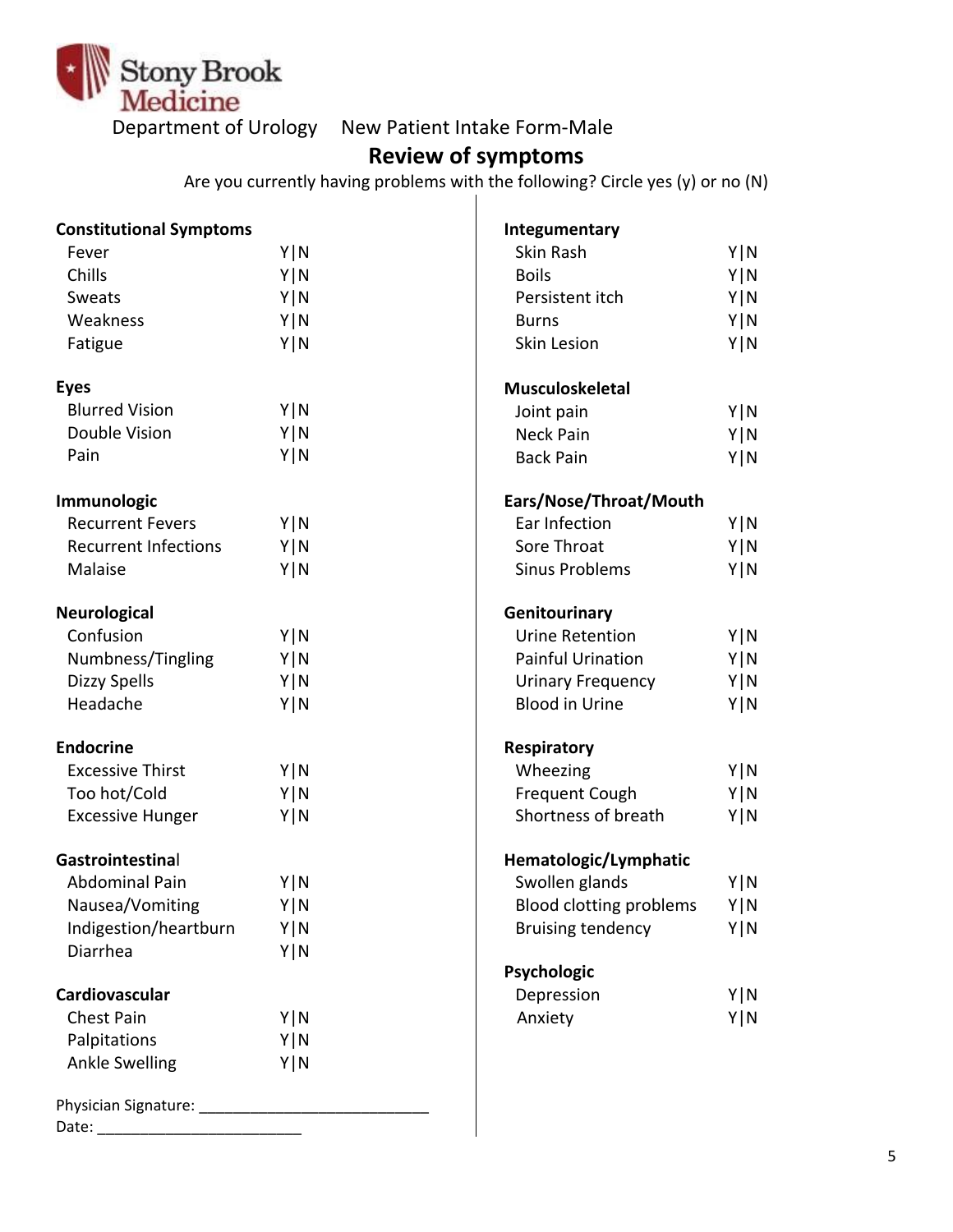

R

¥

 $\sim$ 

# Department of Urology New Patient Intake Form—Male

| Ambulatory Care<br>Consent and Notice of Privacy Practices<br>Acknowledgement Form                                                                                                       | Smart Medicine |                                             |  |  |
|------------------------------------------------------------------------------------------------------------------------------------------------------------------------------------------|----------------|---------------------------------------------|--|--|
| Patient Name:                                                                                                                                                                            |                | Date of Birth: <b>Carl Property Company</b> |  |  |
| MRN:                                                                                                                                                                                     |                | Enc#:                                       |  |  |
| By signing below I consent to the use and disclosure of my health information to treat me and                                                                                            |                |                                             |  |  |
| arrange for my medical care, to seek and receive payment for services given to me, and for the                                                                                           |                |                                             |  |  |
| business operations of the Hospital and its staff. I have been provided a copy of the SBOHCA                                                                                             |                |                                             |  |  |
| Joint Notice of Privacy Practices (Notice) and have therefore been advised of how health                                                                                                 |                |                                             |  |  |
|                                                                                                                                                                                          |                |                                             |  |  |
|                                                                                                                                                                                          |                |                                             |  |  |
|                                                                                                                                                                                          |                |                                             |  |  |
|                                                                                                                                                                                          |                |                                             |  |  |
|                                                                                                                                                                                          |                |                                             |  |  |
| information about me may be used and disclosed by the Hospital and the facilities listed at the<br>beginning of the Notice, and how I may obtain access to and control this information. |                |                                             |  |  |
|                                                                                                                                                                                          |                |                                             |  |  |
|                                                                                                                                                                                          |                |                                             |  |  |
| I acknowledge the receipt of the Arnbulatory Care Patient Guide on, or prior to this visit.<br>Signature of Patient or Patient Representative                                            |                |                                             |  |  |
|                                                                                                                                                                                          |                |                                             |  |  |
|                                                                                                                                                                                          |                |                                             |  |  |
|                                                                                                                                                                                          |                |                                             |  |  |
| Print Name of Patient or Personal Representative                                                                                                                                         |                |                                             |  |  |
|                                                                                                                                                                                          |                |                                             |  |  |
|                                                                                                                                                                                          |                |                                             |  |  |
|                                                                                                                                                                                          |                |                                             |  |  |
|                                                                                                                                                                                          | Time           |                                             |  |  |
|                                                                                                                                                                                          |                |                                             |  |  |
|                                                                                                                                                                                          |                |                                             |  |  |
|                                                                                                                                                                                          |                |                                             |  |  |
|                                                                                                                                                                                          |                |                                             |  |  |
| Signature of Witness                                                                                                                                                                     |                | Print Name of Witness                       |  |  |
|                                                                                                                                                                                          |                |                                             |  |  |
| Relationship, if signed by person other than Patient<br>Date                                                                                                                             |                |                                             |  |  |
| Date<br>Time                                                                                                                                                                             |                |                                             |  |  |

AD2C034 (2/13)

6